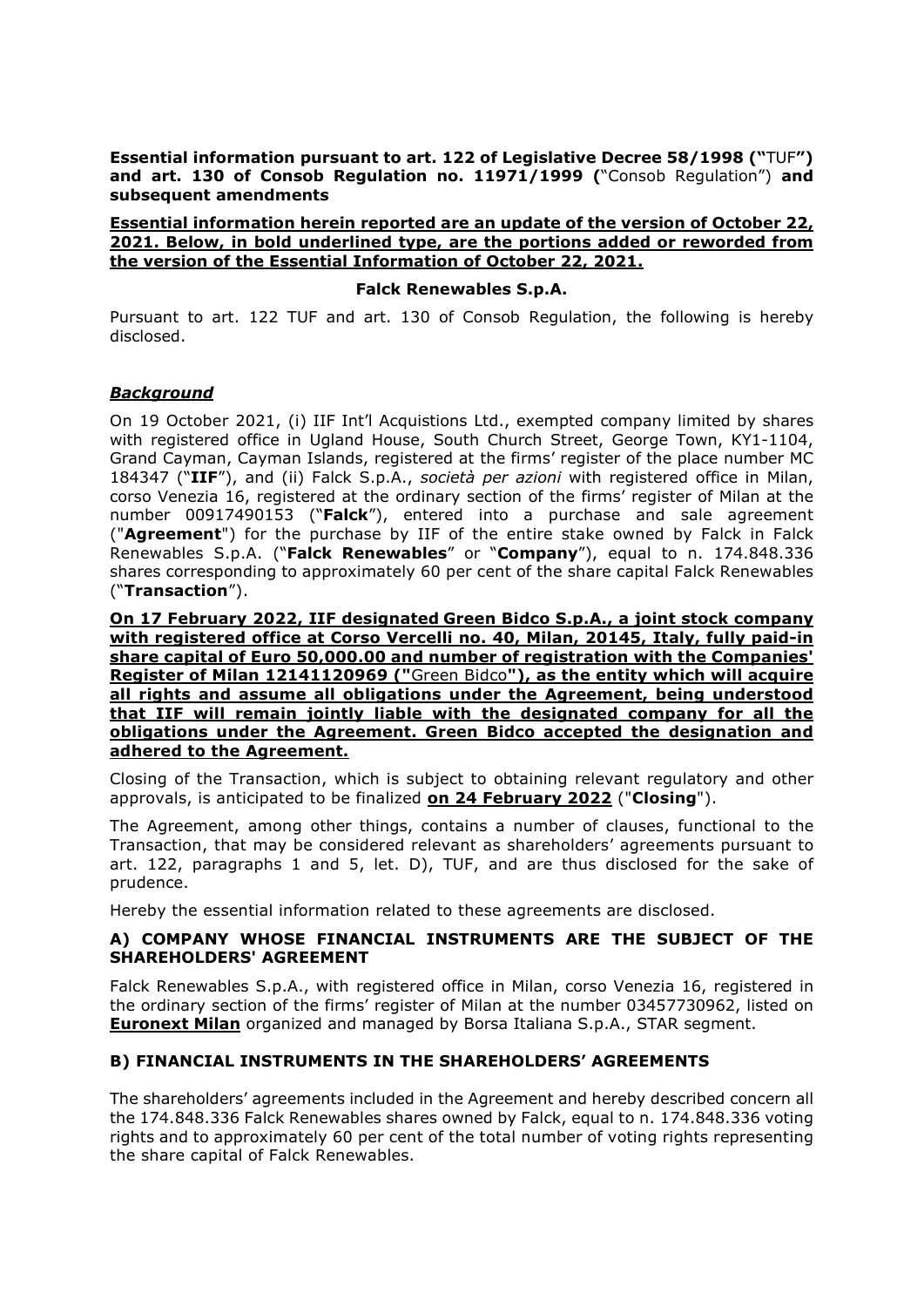The Company owns 2.210.000 treasury shares, corresponding to about 0,76% of the total number of the voting rights representing the share capital.

At the date of this communication, IIF and Green Bidco do not own shares of the Company.

## C) PARTIES TO THE SHAREHOLDERS' AGREEMENTS

(a) IIF Int'l Acquistions Ltd., exempted company limited by shares, formed under the law of the Cayman Islands, with registered office in Ugland House, South Church Street, George Town, KY1-1104, Grand Cayman, Cayman Islands, share capital USD 50.000 fully paid in, registered at the firms' register of the place number MC 184347.

(b) Falck S.p.A., società per azioni formed under the law of the Republic of Italy, with registered office in Milan, Corso Venezia 16, share capital Euro 77.635.355 fully paid in, registered in the ordinary section of the firms' register of Milan at the number 00917490153.

#### (c) Green Bidco S.p.A., a joint stock company with registered office at Corso Vercelli no. 40, Milan, 20145, Italy, number of registration with the Companies' Register of Milan 12141120969.

### D) CONTROL

At the date of this communication, Falck exercises control over Falck Renewables pursuant to art. 2359, Paragraph 1, n. 1, of the Italian Civil Code and art. 93 TUF.

Following the Closing of the Transaction, the control on Falck Renewables will be exercised by Green Bidco S.p.A..

## E) CONTENTS OF THE SHAREHOLDERS' AGREEMENT

### (i) Interim Period

As it is customary in this type of transactions, the Agreement includes interim management clauses. In particular, Falck, in its capacity as the main shareholder of the Company and the entity exercising management and coordination activities over the same, has undertaken to ensure that, between the date of the Agreement and the Closing date, to the maximum extent permitted by law, the Company and its subsidiaries (the "Group Companies") are managed in continuity and coherence with the Company's business plan as currently implemented by the Company, and in any case in order to guarantee the full continuity of the Group Companies and that:

a) the Company is not put into voluntary liquidation or carries out mergers or demergers;

b) the Company does not modify its Articles of Association (except for what is provided for by the law);

c) the Company does not change the primary nature of its business or expand into new lines of business;

d) the Company does not issue shares other than shares issued pursuant to the resolution passed by the Company's extraordinary shareholders' meeting on November 17, 2020, to service the conversion of the convertible bond issued by the Company on September 23, 2020, or convertible bonds;

e) the Company does not reduce the share capital, except for the cases provided for by articles 2446 and 2447 of the Italian Civil Code

f) the Companies of the Group do not set up or enter into commitments in relation to debt assumption transactions or the purchase or sale of assets of certain types or in amounts greater than those provided for in the Agreement.